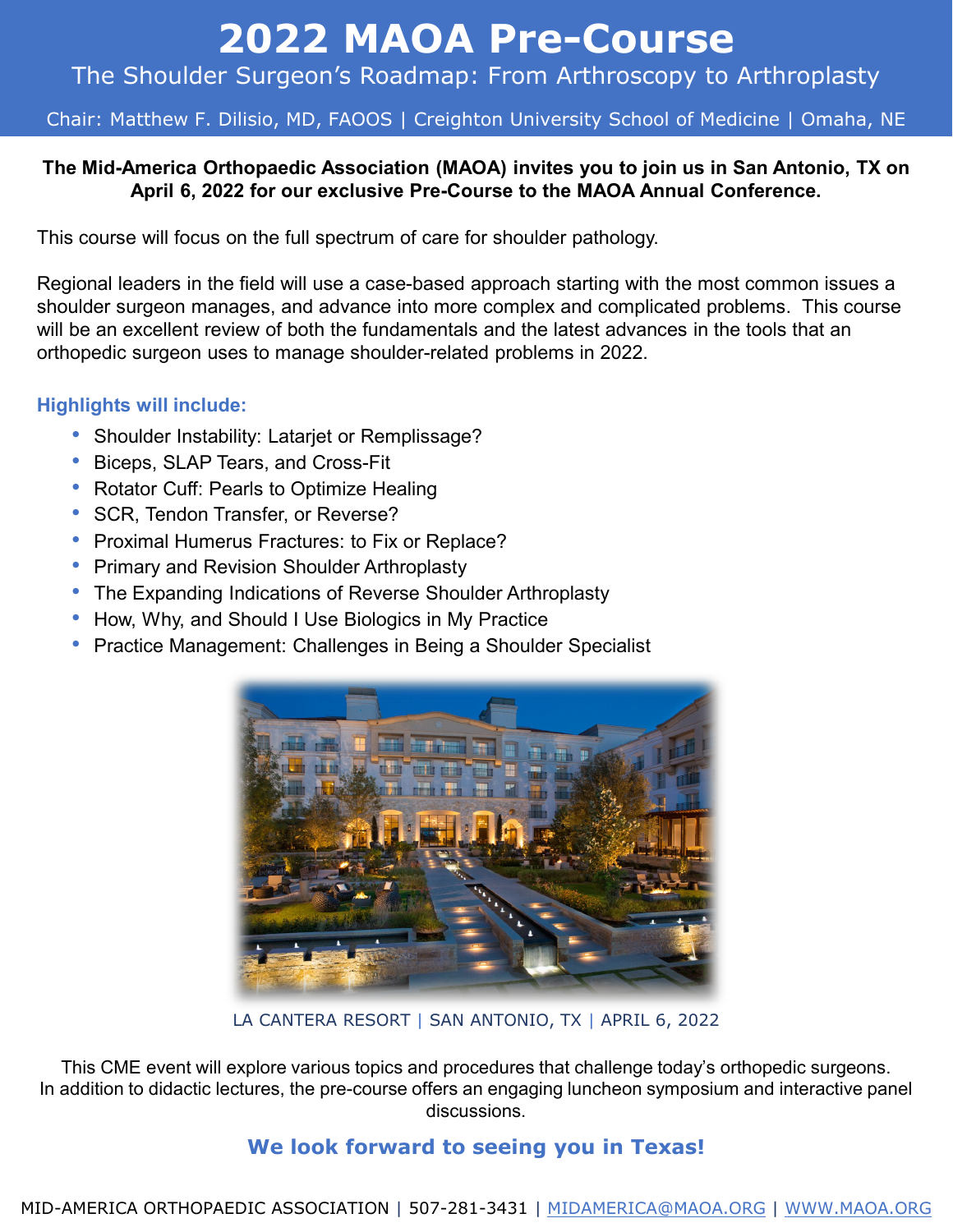## **2022 MAOA Pre-Course The Shoulder Surgeon's Roadmap: From Arthroscopy to Arthroplasty**

## **LA CANTERA RESORT | SAN ANTONIO, TX | APRIL 6, 2022**

Please join us one day prior to the Mid-America Orthopaedic Association (MAOA) Annual Meeting for didactic lectures, case studies, and interactive audience discussions. The 2022 Pre-Course will be accredited for a maximum of 7.5 AMA PRA Category 1 Credit(s)™ accredited by the American Academy of Orthopaedic Surgeons.

#### **COURSE CHAIR:**

 Matthew F. Dilisio, MD **FACULTY:**

> Jonathan D. Barlow, MD, MS Rochester, MN Julie Y. Bishop, MD Columbus, OH Michael C. Cusick, MD **Houston, TX** Paul R. Fleissner, Jr., MD Akron, OH Michael M. Hussey, MD and Little Rock, AR Nicholas H. Maassen, MD Chicago, IL Stephanie J. Muh, MD Detroit, MI Curtis R. Noel, MD Akron, OH Patrick M. Riley, Jr., MD Akron, OH Felix H. Savoie, III, MD New Orleans, LA Matthew J. Teusink, MD and the control of the Omaha, NE Brian R. Wolf, MD, MS **Iowa City, IA**

Omaha, NE

#### **PRELIMINARY SCHEDULE OF EVENTS:**

| $7:00$ AM $-$ 7:25 AM                | <b>Breakfast in Exhibit Hall</b>                                      |  |
|--------------------------------------|-----------------------------------------------------------------------|--|
| 7:25 AM - 12:00 PM                   | <b>Lectures &amp; Interactive Discussions</b>                         |  |
|                                      | (includes one 30-minute break for attendees to interact w/exhibitors) |  |
| $12:00 \text{ PM} - 1:00 \text{ PM}$ | Luncheon Symposia                                                     |  |
| $1:00 \text{ PM} - 5:00 \text{ PM}$  | <b>Lectures &amp; Interactive Discussions</b>                         |  |
|                                      | (includes one 30-minute break for attendees to interact w/exhibitors) |  |

#### **EXHIBIT SPACE & FEES:**

**MAOA Annual Meeting Exhibitors** – \$750

Exhibitors already committed to participate at the MAOA Annual Meeting. **Pre-Course One-Day Only Exhibitors** – \$1,000 Exhibitors who will only exhibit at the Pre-Course on Wednesday, April 6, 2022.

#### **To exhibit at the Pre-Course meeting, please return your application to MAOA no later than March 1, 2022.**

**MID-AMERICA ORTHOPAEDIC ASSOCIATION 507-281-3431| [MIDAMERICA@MAOA.ORG](mailto:MIDAMERICA@MAOA.ORG) | [WWW.MAOA.ORG](http://www.maoa.org/)**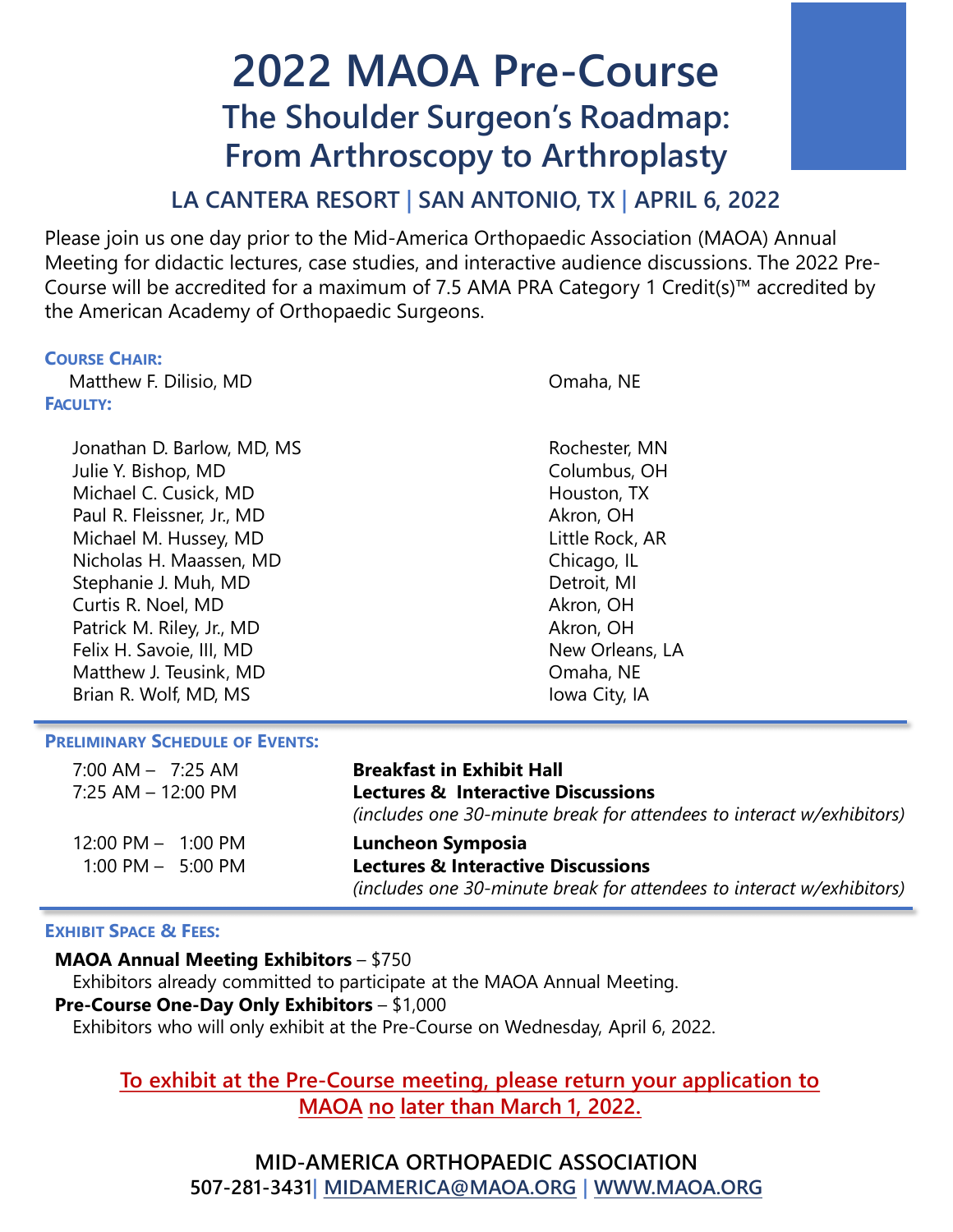## **2022 MAOA PRE-COURSE**

## **The Shoulder Surgeon's Roadmap: From Arthroscopy to Arthroplasty**

**Wednesday, April 6, 2022 7:25 AM - 5:00 PM La Cantera Resort | San Antonio, Texas**

#### **7.5 Category 1 CME Credits Offered Matthew F. Dilisio, M.D., Chair**

| 7:00 AM  | 7:25 AM     | Breakfast & Registration                                                      |                                                                                                                                        |  |
|----------|-------------|-------------------------------------------------------------------------------|----------------------------------------------------------------------------------------------------------------------------------------|--|
| 7:25 AM  | 7:30 AM     | Welcome and Introduction                                                      | Matthew F. Dilisio, M.D.                                                                                                               |  |
| 7:30 AM  | 9:10 AM     | SESSION 1 – The Athlete's Shoulder                                            | Moderator   Stephanie J. Muh, M.D.                                                                                                     |  |
| 7:30 AM  | 7:42 AM     | Shoulder Instability: Repair, Latarjet, Remplissage, DTA?                     | Julie Y. Bishop, M.D.                                                                                                                  |  |
| 7:43 AM  | 7:55 AM     | <b>Biceps and SLAP Tears</b>                                                  | Stephanie J. Muh, M.D.                                                                                                                 |  |
| 7:56 AM  | 8:08 AM     | How and When to Use Biologics                                                 | Brian R. Wolf, M.D., M.S.                                                                                                              |  |
| 8:09 AM  | 8:21 AM     | Pediatric Shoulder Instability                                                | Patrick M. Riley, Jr., M.D.                                                                                                            |  |
| 8:22 AM  | 8:34 AM     | How I Do It: Latarjet                                                         | Julie Y. Bishop, M.D.                                                                                                                  |  |
| 8:35 AM  | 9:00 AM     | Case Presentations: Shoulder Instability, Labrum, and Biceps                  | Stephanie J. Muh, M.D.   Case Moderator<br>Julie Y. Bishop, M.D.<br>Patrick M. Riley, Jr., M.D.                                        |  |
|          |             |                                                                               | Brian R. Wolf, M.D., M.S.                                                                                                              |  |
| 9:00 AM  | 9:10 AM     | Discussion/Q&A                                                                |                                                                                                                                        |  |
| 9:10 AM  | 9:30 AM     | Practice Management Panel 1: Challenges in Being a Shoulder<br>Specialist     | Nicholas H. Maassen, M.D.   Moderator<br>Jonathan D. Barlow, M.D., M.S.<br>Matthew J. Teusink, M.D.                                    |  |
| 9:30 AM  | 10:00 AM    | <b>Break</b>                                                                  |                                                                                                                                        |  |
|          |             |                                                                               |                                                                                                                                        |  |
| 10:00 AM | $ 11:40$ AM | <b>SESSION 2 - Rotator Cuff</b>                                               | Moderator   Brian R. Wolf, M.D., M.S.                                                                                                  |  |
| 10:00 AM | 10:14 AM    | Rotator Cuff: Pearls to Optimize Healing                                      | Matthew F. Dilisio, M.D.                                                                                                               |  |
| 10:15 AM | 10:29 AM    | The Irreparable Cuff (SCR, Tendon Transfer, Balloon, BAR, Lat,<br>or Reverse) | Felix H. Savoie, III, M.D.                                                                                                             |  |
| 10:30 AM | 10:44 AM    | Subscapularis Tears                                                           | Brian R. Wolf, M.D., M.S.                                                                                                              |  |
| 10:45 AM | 10:59 AM    | How I Do It: Lower Trapezius Transfer                                         | Jonathan D. Barlow, M.D., M.S.                                                                                                         |  |
| 11:00 AM | 11:25 AM    | Case Presentations: Rotator Cuff                                              | Brian R. Wolf, M.D., M.S.   Case Moderator<br>Jonathan D. Barlow, M.D., M.S.<br>Matthew F. Dilisio, M.D.<br>Felix H. Savoie, III, M.D. |  |
| 11:25 AM | 11:40 AM    | Discussion/Q&A                                                                |                                                                                                                                        |  |
| 11:40 AM | 12:00 PM    | Practice Management Panel 2: How to Become Involved with<br>Industry          | Felix H. Savoie, III, M.D.   Moderator<br>Michael C. Cusick, M.D.<br>Stephanie J. Muh, M.D.                                            |  |
| 12:00 PM | 1:00 PM     | Industry-Sponsored Luncheon Symposium: The Fortune Law Firm (no CME offered)  |                                                                                                                                        |  |